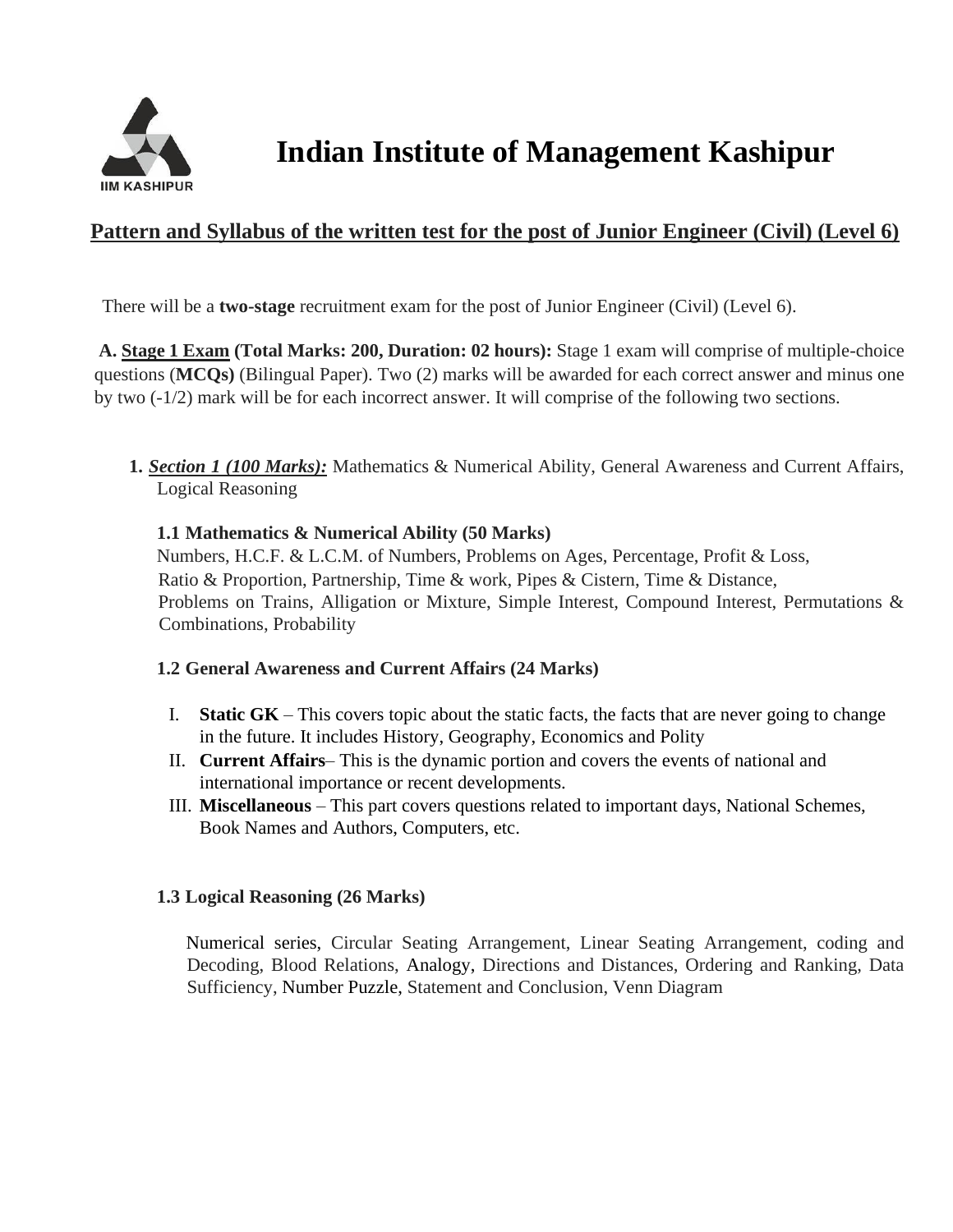

**2.** *Section 2 (100 Marks):* English Language and Comprehension, Computer Proficiency, Office

Duties

### **2.1 English Language and Comprehension (50 Marks)**

- I. **Vocabulary:** Synonyms & Antonyms, Fill in the blanks, spelling Test, Idioms and Phrases, Oneword substitution, Sentence or Phrase Improvement
- II. **Grammar:** Sentence correction/ Spotting the error, Fill in the blanks, Sentence or Phrase Improvement, Active-Passive Voice, Direct-Indirect Speech III. **Comprehension:** Reading Comprehension

# **Indian Institute of Management Kashipur**

IV. **Sentence Rearrangement:** Jumbled Sentence, Para jumbles

### **2.2 Computer Proficiency (30 Marks)**

- I. Knowledge of MS Word, Excel, PowerPoint, and access including basic commands
- II. Google Doc, Emails, Internet, Commonly use social media handles (WhatsApp, FB, Twitter, etc.)

### **2.3 Office Duties (20 Marks)**

- I. GoI Rules, Filing, Noting, Drafting
- II. Office Procedures, General Hindi
- **B. Stage 2 Exam (Total Marks: 200, Duration: 03 Hours):** Two parts and sections within to be answered in subjective / descriptive manner. No negative marking.

## **1.** *Part - I (Descriptive / Subjective): 50 Marks*

### I. **Office Management (20 Marks)**

Record and Files Management, Office Communication, Office Noting and Drafting, Accounts and Income Tax, Store & Purchase, Office Automation, Team Management, vendor management, business development, Moral Ethics, Project Management (specifically project scheduling)

### II. **English Language and Comprehension\* (20 Marks)**

Paragraph Summary, Reading Comprehension & Inferences, Critical Reasoning, Email Drafting, Situational questions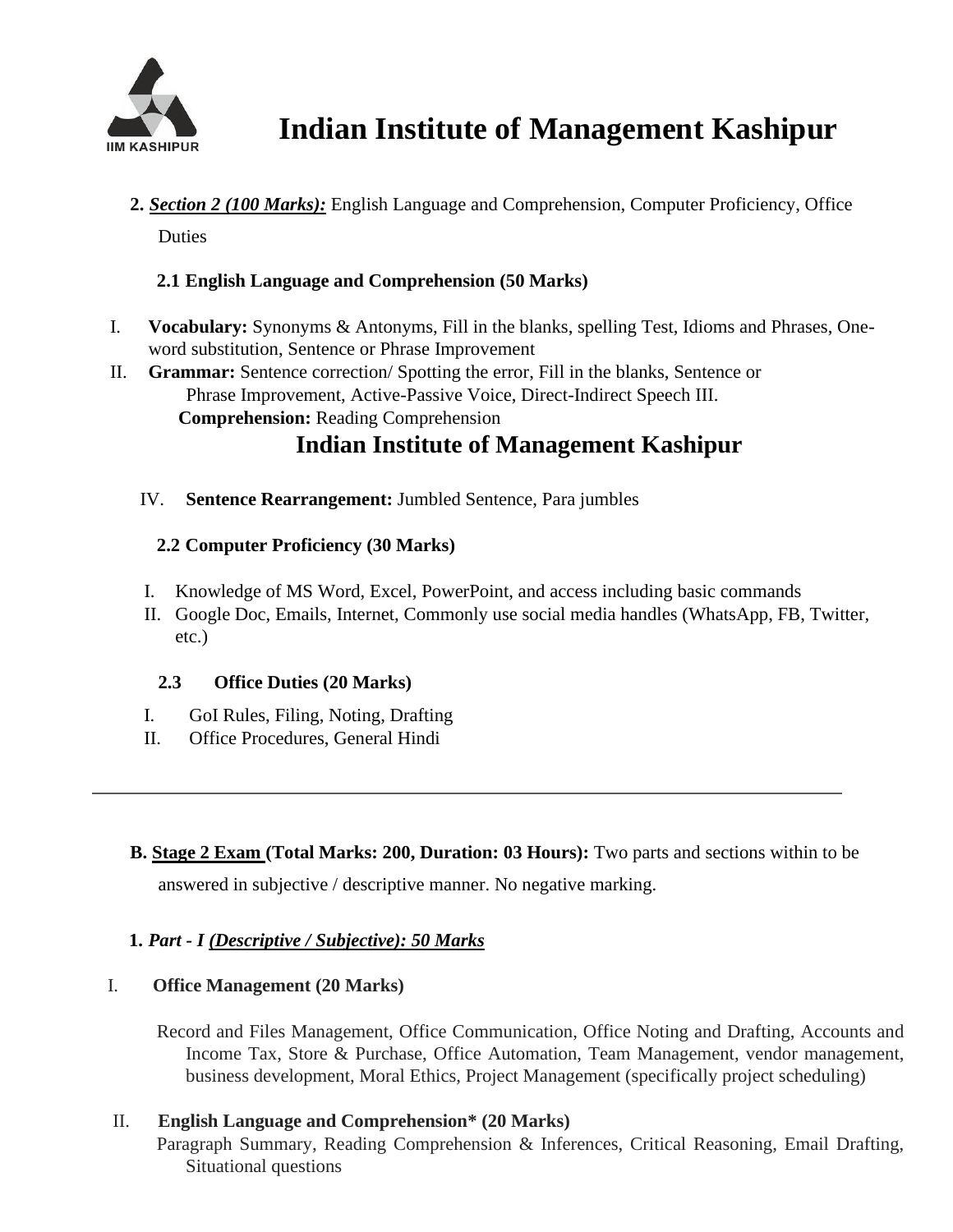

#### III. **Microsoft Office Skills (10 Marks)**

Microsoft Word, Microsoft Excel, Microsoft PowerPoint

#### **2.** *Part - II (Descriptive / Subjective): 50 + 100 = 150 Marks*:

Indicative Topics

#### **Section (A) Theoretical Knowledge [50 Marks]**

- 1. Construction Materials.
- 2. Design of beams, slabs, columns.
- 3. Primary and secondary treatment of sewerage; Effluent discharge standards; Sludge disposal; Reuse of treated sewage for different applications.
- 4. Statically determinate and indeterminate structures by force/ energy methods.
- 5. Concrete Constituents, mix design, short-term and long-term properties.
- 6. Project planning and network analysis PERT and CPM and Project Cost estimation.
- 7. Stability of slopes Finite and infinite slopes, Bishop's method.
- 8. Characteristics, generation, collection and transportation of solid wastes.
- 9. Other relevant topics.

#### **Section (B) Practical Knowledge [100 Marks]**

- 10. Names of some new materials
- 11. Write specifications for some items of work.
- 12. Preparation of small estimates.
- 13. Mode of measurement of some common items.
- 14. Knowledge of important IS code.
- 15. Analysis of some items, assume data wherever required
- 16. Quality of effluents and drinking water.
- 17. Basic survey including soil investigation.
- 18. Design of basic RCC element and steel element with open book / SP16.
- 19. Preparation of bills.
- 20. Other relevant topics.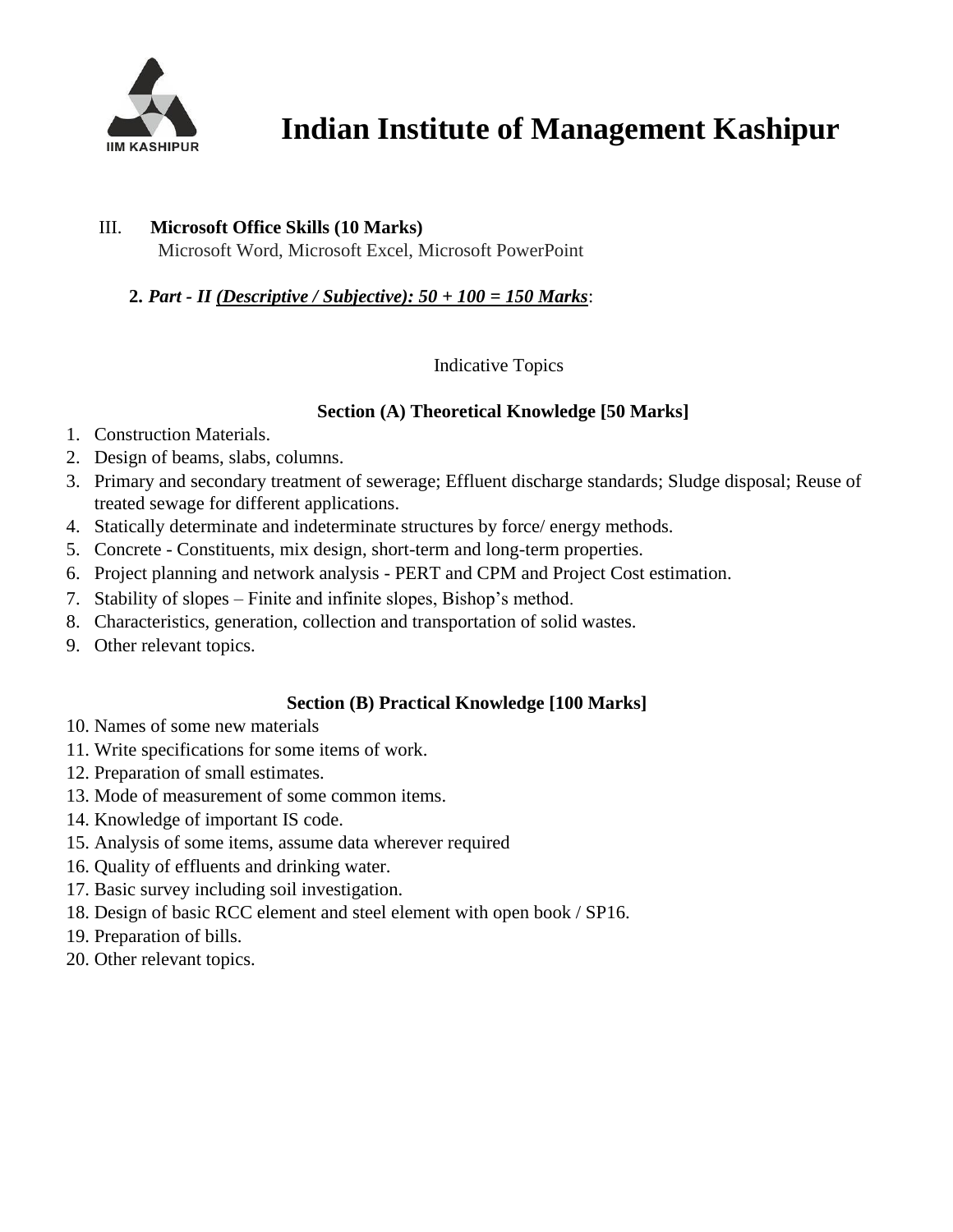

| <b>Sl. No.</b> | <b>Registration No.</b>        | <b>Full Name</b>             |
|----------------|--------------------------------|------------------------------|
| 1              | IIMKPV-Non-Teaching 2021-20013 | Raman Kumar                  |
| $\overline{2}$ | IIMKPV-Non-Teaching 2021-20453 | Sachin Shrigandhi            |
| $\overline{3}$ | IIMKPV-Non-Teaching 2021-20145 | <b>Prashant Kumar</b>        |
| $\overline{4}$ | IIMKPV-Non-Teaching 2021-20067 | Sudhendra Yadav              |
| 5              | IIMKPV-Non-Teaching 2021-20058 | Dilshad Ahmed                |
| 6              | IIMKPV-Non-Teaching 2021-20160 | Virendra Tiwaria             |
| $\overline{7}$ | IIMKPV-Non-Teaching 2021-20061 | Shailender Singh             |
| 8              | IIMKPV-Non-Teaching 2021-20306 | <b>Anmol Anand</b>           |
| 9              | IIMKPV-Non-Teaching 2021-20106 | Sourabh Raghuwanshi          |
| 10             | IIMKPV-Non-Teaching 2021-20612 | <b>Bhupendra Singh Bisht</b> |
| 11             | IIMKPV-Non-Teaching 2021-20118 | Kuldip Kumar Patel           |
| 12             | IIMKPV-Non-Teaching 2021-20117 | Madhu Sudan                  |
| 13             | IIMKPV-Non-Teaching 2021-20124 | Vinay Kumar                  |
| 14             | IIMKPV-Non-Teaching 2021-20171 | Ajay Gautam                  |
| 15             | IIMKPV-Non-Teaching 2021-20201 | Mohammad Salahuddin Qureshi  |
| 16             | IIMKPV-Non-Teaching 2021-20174 | Mohd Shahid Siddiqui         |
| 17             | IIMKPV-Non-Teaching 2021-20352 | Faraz Haider                 |
| 18             | IIMKPV-Non-Teaching 2021-20515 | Amit Prakash Bhadula         |
| 19             | IIMKPV-Non-Teaching 2021-20283 | Vinay Kumar Arya             |
| 20             | IIMKPV-Non-Teaching 2021-20203 | Sanjay Verma                 |
| 21             | IIMKPV-Non-Teaching 2021-20225 | Nitin Mishra                 |
| 22             | IIMKPV-Non-Teaching 2021-20226 | Shiendra Kumar Shanti        |
| 23             | IIMKPV-Non-Teaching 2021-20233 | Udit Kumar Sarkar            |
| 24             | IIMKPV-Non-Teaching 2021-20262 | Amit Kumar                   |
| 25             | IIMKPV-Non-Teaching 2021-20333 | Sahil Bisht                  |
| 26             | IIMKPV-Non-Teaching 2021-20362 | Rakesh Kuldeep               |
| 27             | IIMKPV-Non-Teaching 2021-20486 | Manish Chhimwal              |
| 28             | IIMKPV-Non-Teaching 2021-20276 | Durgesh Singh                |
| 29             | IIMKPV-Non-Teaching 2021-20289 | Manish Kumar                 |
| 30             | IIMKPV-Non-Teaching 2021-20442 | Anup Singh                   |
| 31             | IIMKPV-Non-Teaching 2021-20325 | Debasis Palui                |
| 32             | IIMKPV-Non-Teaching 2021-20358 | Neeraj Kumar Singh           |
| 33             | IIMKPV-Non-Teaching 2021-20361 | Mukesh Kumar                 |
| 34             | IIMKPV-Non-Teaching 2021-20403 | Manoj Kumar                  |
| 35             | IIMKPV-Non-Teaching 2021-20395 | Mohammad Mustaqeem Uddin     |
| 36             | IIMKPV-Non-Teaching 2021-20401 | Subodh Kumar                 |
| 37             | IIMKPV-Non-Teaching 2021-20404 | Bhargav Kammili              |
| 38             | IIMKPV-Non-Teaching 2021-20439 | Ankur Saini                  |
| 39             | IIMKPV-Non-Teaching 2021-20413 | Faijan Khan                  |
| 40             | IIMKPV-Non-Teaching 2021-20423 | Manish Joshi                 |
| 41             | IIMKPV-Non-Teaching 2021-20562 | Saurabh Pathak               |
| 42             | IIMKPV-Non-Teaching 2021-20482 | Keerti Joshi                 |

## **List of Shortlisted candidates for the post of Junior Engineer (Civil)**